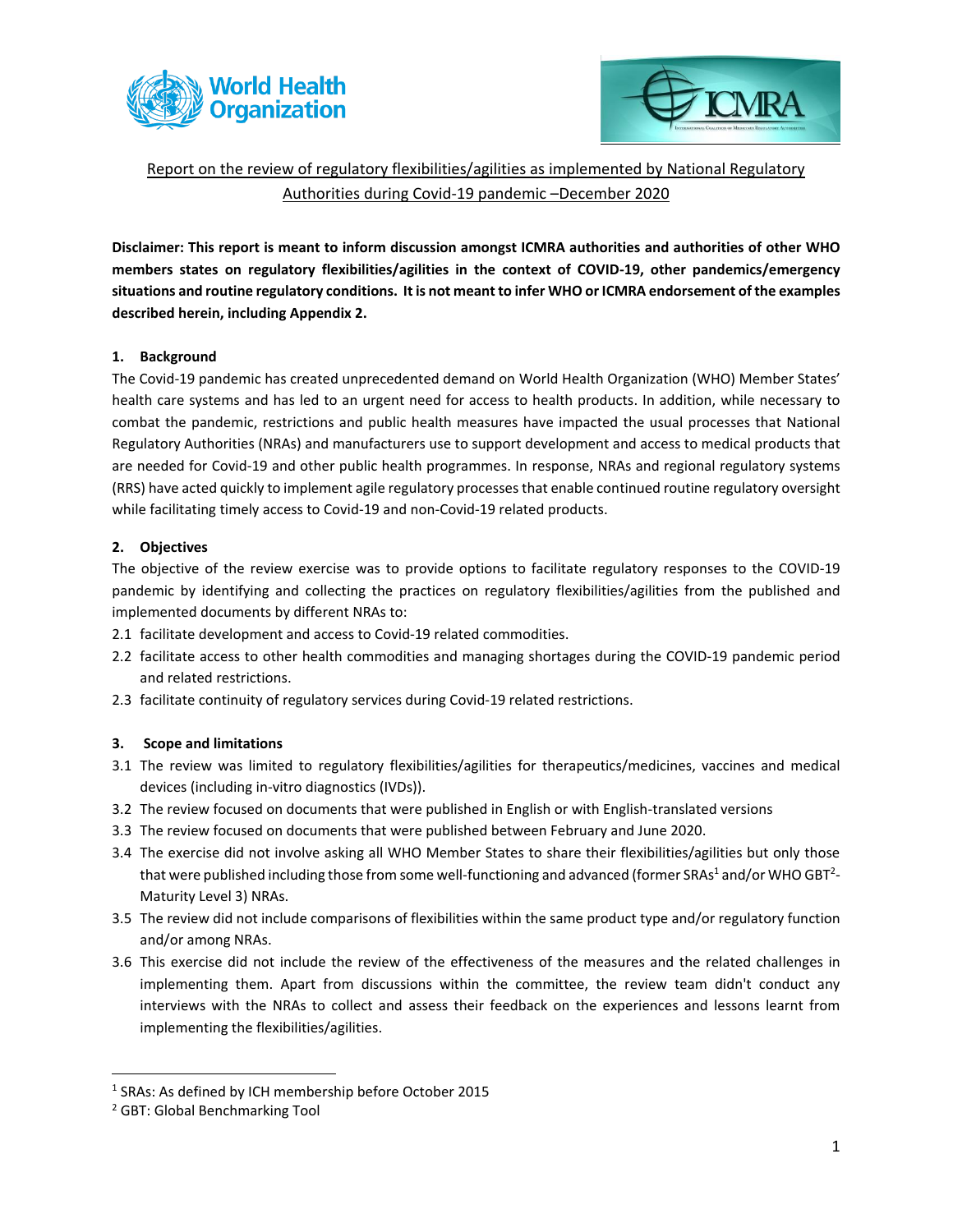# Report on the review of regulatory flexibilities/agilities as implemented by National Regulatory Authorities during Covid-19 pandemic - December 2020

3.7 *Disclaimer*: The agilities that are presented here are not necessarily endorsed by WHO and ICMRA nor applicable in all jurisdictions.

## **4. Process and methodology**

The review exercise was performed in the following 3 phases between May and September 2020 through virtual meetings (teleconferences):

4.1 **Phase 1:** Identification of the relevant published documents and related web links.

## 4.2 **Phase 2:**

- Reviewing and summarizing the flexibilities/agilities using a custom designed MS Excel template.
- Categorizing the regulatory flexibilities/agilities into different product types (medicines/therapeutics, vaccines and medical devices+ In-vitro diagnostics) and regulatory functions/activities (such as GMP, GDP, Clinical trial oversight).

## 4.3 **Phase 3:**

- Identification of practices from the different documents using principles of the WHO Good Regulatory Practices (GRP) guidance and collective experiences of group members.
- Validation review by the group members to ensure that the work done met the 3 objectives of the exercise.

## **5. Summary of the observations on implemented flexibilities/agilities**

- The exercise reviewed 52 published guidance notes/documents (Appendix 1) from 19 NRAs and other health institutions including ministries of health. The 19 NRAs and other institutions represented Member States from 5 WHO regions (AFRO, AMRO/PAHO, EURO, SEARO and WPRO).
- The majority (about 63%) of the regulatory flexibilities/agilities were targeted at facilitating production and access to Covid-19 medical products of which about 50% focused on medical devices including IVDs and the other 50% on medicines and vaccines.
- Clinical trials oversight and marketing authorisation/approval (MA) were the most targeted regulatory functions/activities across the different product types.
- The review showed that there has been an increase in the level and scope of regulatory oversight for quality, safety and performance of medical devices/products particularly for personal protective equipment (PPE) and other products such as disinfectants and hand sanitizers.
- The review also observed an introduction of remote monitoring in clinical trials and remote/virtual inspections for manufacturing and clinical trial sites as part of flexibilities/agilities to continue providing regulatory services covering Covid-19 and non-Covid-19 products.
- The review observed an increase in the involvement and/or functions of NRAs in early detection, management and communication of possible shortages. Some NRAs have implemented flexibilities/agilities to allow importation and/or use of unregistered alternative products and also allow risk-based postponement of certain post MA changes, deviations, qualifications and validations with justifications to ensure continuity of supply chains and avoid possible shortages.
- The review observed an increase in the adoption, implementation and use of registration pathways involving reliance and mutual recognition for Covid-19 products.
- The review also showed that NRAs have implemented flexibilities/agilities to encourage manufacturers in early engagement with the authorities such as through pre-submission briefs/meetings as well as allow for "rolling submissions" of applications for MA.
- The review had also observed increased communication by NRAs to stakeholders with technical information related to quality, safety and efficacy/performance of products.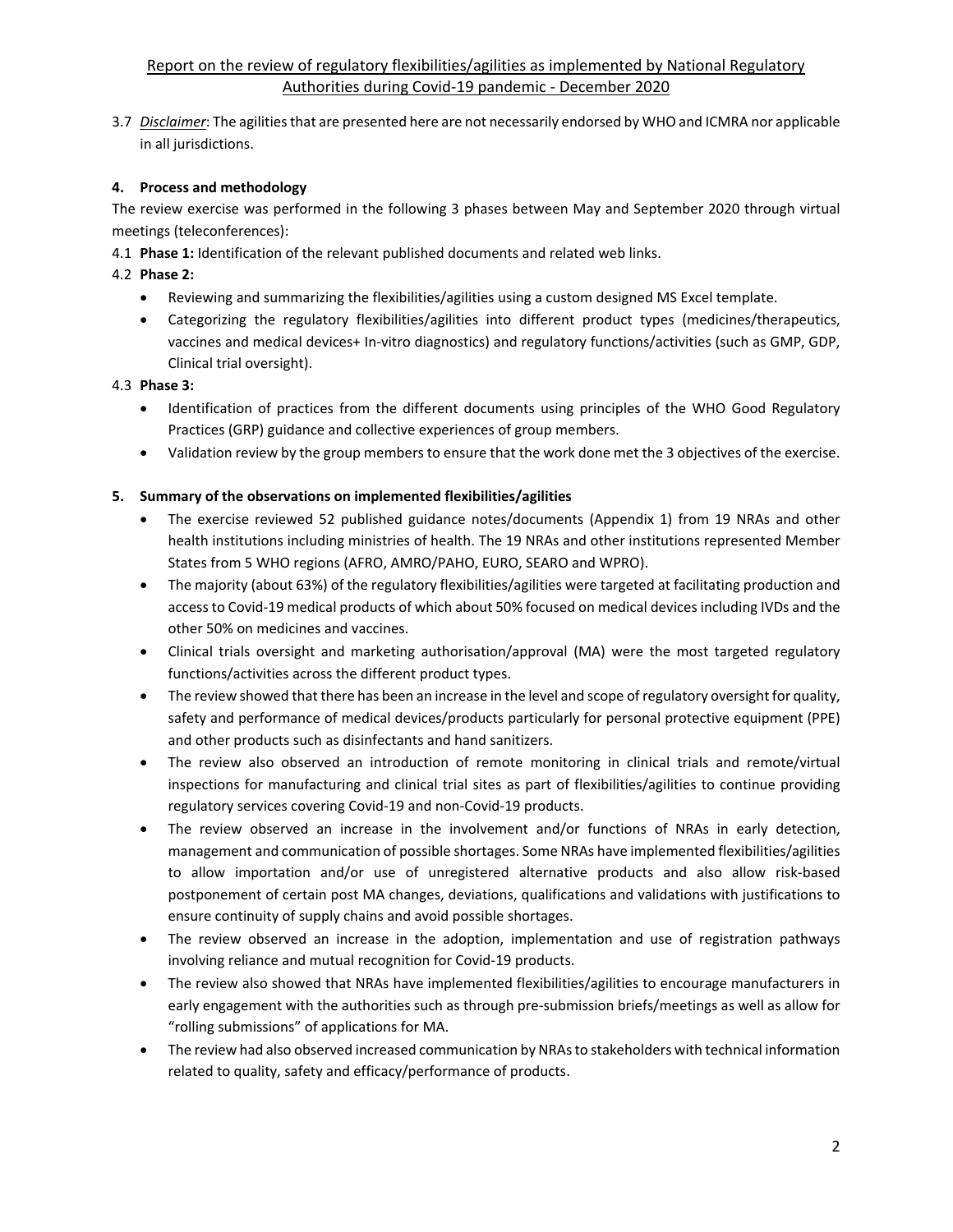# Report on the review of regulatory flexibilities/agilities as implemented by National Regulatory Authorities during Covid-19 pandemic - December 2020

• The review saw an increased implementation of Emergence Use Authorization (EUA) pathways to facilitate time-limited use of unlicensed/non-prequalified medical products having inadequate data to support full licensing/approval/prequalification. Applicants and sponsors have been requested to assure continued, robust product monitoring and commitment to continue generating evidence towards full licensing or prequalification.

## **6. Examples of agilities/flexibilities for consideration**

The summarized and collated examples of the flexibilities/agilities that have been implemented and may be considered by other NRAs for adoption and adaption to their respective regulatory frameworks and systems are presented in Appendix 2.

## **7. Recommendations and future steps**

The following are the recommendations and proposed future (next) steps that may be considered going forward as observed from the review exercise:

- 7.1 Share experiences and knowledge gained on the effectiveness of regulatory agilities put in place following an adequate period of implementation. Agilities may fall into three categories:
- 7.1.1 Measures/workarounds that are unique to the current pandemic, including those deemed to be of limited or no added value in facilitating access to COVID-19 therapeutics/vaccines/devices or facilitating non COVID-19 regulatory activities.
- 7.1.2 Best practices that may also be applicable for other potential pandemics or crisis scenarios.
- 7.1.3 Best practices that may also be effective in the context of normal regulatory activities, for possible inclusion in official WHO written standards or guidance documents.
- 7.2 Without prejudging the value of certain practices beyond the current pandemic, the following practices were identified as further deep dives:
	- ✓ Remote inspections and virtual approaches, (*in progress – ICMRA<sup>3</sup>* )
	- ✓ Acceleration of timelines for approvals (regulatory activities), (*Initiated by WHO/ICMRA*)
	- ✓ Reduction of local requirements (sealing, signatures, paper documents), (*under consideration by ICH*)
	- ✓ Shortage monitoring, (*in progress – WHO/ICMRA*)
	- ✓ Emergency procedures for access to medicines (off label authorized/not authorized), (*Initiated-WHO/ICMRA*)

# **8. Appendices**

- Appendix 1: Reference guidance notes/documents from NRAs and other health institutions
- Appendix 2: Examples of agilities/flexibilities for consideration

# **9. Contributors**

- 9.1 WHO/Department of Regulation and Prequalification:
	- Deus Mubangizi, Mario Musonda, Dimitrios Catsoulacos, Razieh Ostad Ali Dehaghi, Marie Valentin, Elham Kossary
- 9.2 ICMRA representatives:
	- AIFA (Italian Medicines Agency): Sandra Petraglia
	- MHLW/PMDA (Ministry of Health Labour and Welfare / Pharmaceuticals and Medical Devices Agency, Japan): Yasuda Naoyuki, Matsukura Yuji, Togashi Mika, Doi Marika, Kitazaki Nanak

<sup>&</sup>lt;sup>3</sup> ICMRA: International Coalition of Medicines Regulatory Authorities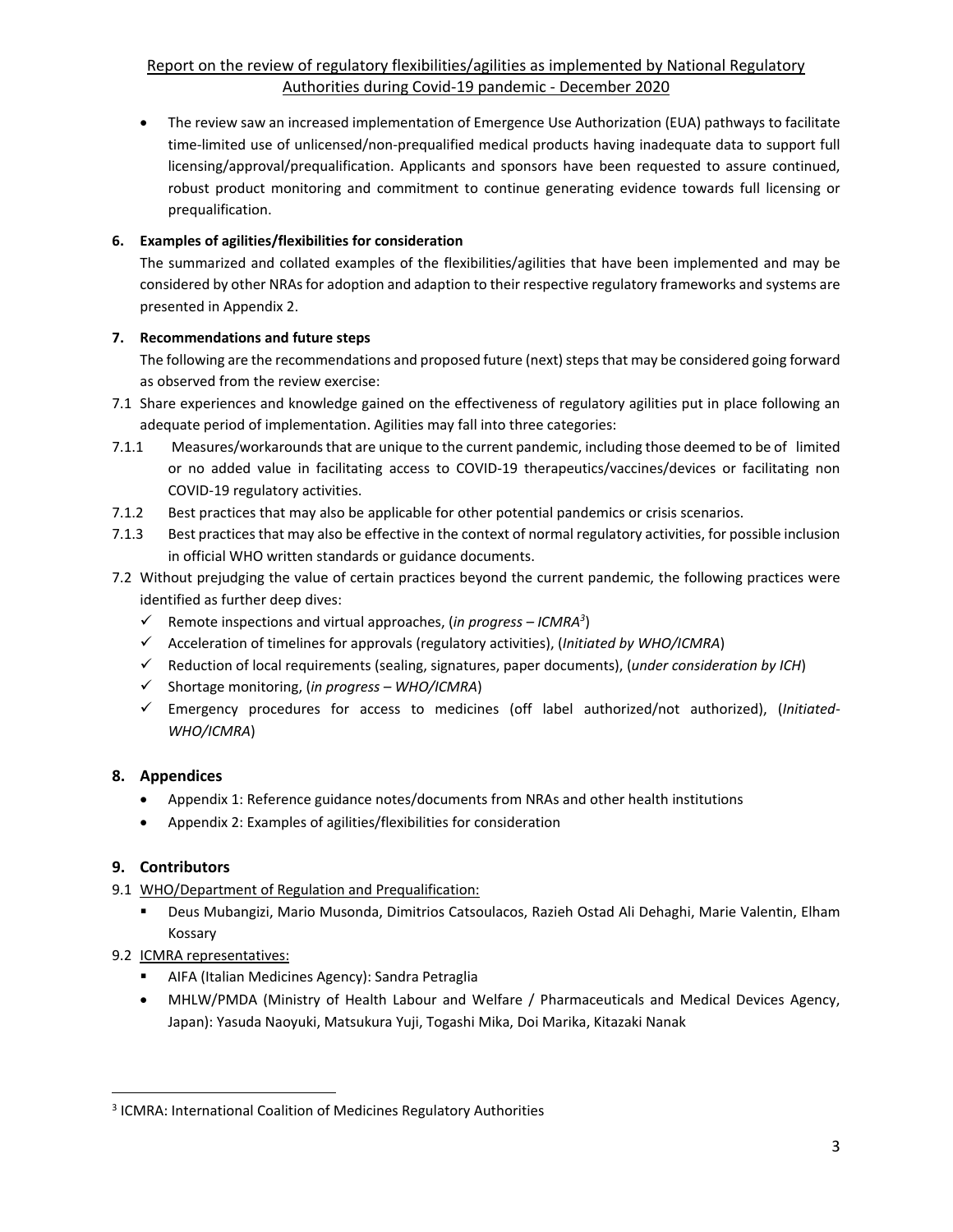



# **APPENDIX 1: REFERENCE GUIDANCE NOTES/DOCUMENTS FROM NRAS AND OTHER HEALTH INSTITUTIONS December 2020**

## *Disclaimer: The review team didn't conduct any interview with the NRAs below to collect and assess their feedback on the experiences and lessons learnt from implementing the flexibilities/agilities within their respective jurisdictions.*

| SN             | <b>NRA</b>    | <b>DOCUMENT TITLE</b>                                                                                                                                                                                                                                                                                                | <b>WEB LINK</b>                                                                                                                                                    |
|----------------|---------------|----------------------------------------------------------------------------------------------------------------------------------------------------------------------------------------------------------------------------------------------------------------------------------------------------------------------|--------------------------------------------------------------------------------------------------------------------------------------------------------------------|
| $\mathbf{1}$   | SING-HSA      | Import of Hand Sanitisers, Masks, Thermometers<br>and Protective Gear                                                                                                                                                                                                                                                | https://www.hsa.gov.sg/announcements<br>/regulatory-updates/import-of-hand-<br>sanitisers-masks-thermometers-and-<br>protective-gear                               |
| $\overline{2}$ | <b>USFDA</b>  | Permanent Discontinuance or Interruption in<br>Manufacturing Under Section 506C of the FD&C<br>Act                                                                                                                                                                                                                   | www.fda.gov/media/136486/download                                                                                                                                  |
| $\overline{3}$ | JP PMDA       | Handling on adverse drug reaction reports of<br>medical products in dealing with COVID-19<br>(Administrative Notice dated March 9, 2020)<br>$\rightarrow$ The notice permits that adverse drug reaction<br>reports can be simplified (including omission of<br>seal) during COVID-19 pandemic.                       | https://www.pmda.go.jp/files/00023832<br>7.pdf                                                                                                                     |
| 4              | <b>SAHPRA</b> | SAHPRA responds to coronavirus (COVID-19):<br>Medicines/medical devices supply challenges                                                                                                                                                                                                                            | http://www.sahpra.org.za/wp-<br>content/uploads/2020/03/Report-<br>Shortages FINAL 17March.pdf                                                                     |
| 5              | ANSM          | COVID-19 Inspections                                                                                                                                                                                                                                                                                                 | https://www.ansm.sante.fr/Activites/Pro<br>cessus-d-inspection/COVID-19-<br><b>Inspections-Mesures-</b><br>administratives/(offset)/0#med                          |
| 6              | AU TGA        | COVID-19 limits on dispensing and sales at<br>pharmacies                                                                                                                                                                                                                                                             | https://www.tga.gov.au/media-<br>release/covid-19-limits-dispensing-and-<br>sales-pharmacies                                                                       |
| $\overline{7}$ | JP_PMDA       | Handling on clinical trial notifications of COVID-19<br>(Administrative Notice dated March 19, 2020)<br>$\rightarrow$ The notice permits that clinical trials on COVID-<br>19 can be started without waiting 30 days after<br>the submission of clinical trial notification if<br>investigation by PMDA is completed | https://www.mhlw.go.jp/hourei/doc/tsu<br>chi/T200323I0040.pdf                                                                                                      |
| 8              | AU_TGA        | Exemption for coronavirus (COVID-19) medical<br>devices                                                                                                                                                                                                                                                              | https://www.tga.gov.au/exemption-<br>coronavirus-covid-19-medical-devices                                                                                          |
| 9              | SING-HSA      | HSA Expedites Approval of COVID-19 Diagnostic<br>Tests in Singapore via Provisional Authorisation                                                                                                                                                                                                                    | https://www.hsa.gov.sg/announcements<br>/regulatory-updates/hsa-expedites-<br>approval-of-covid-19-diagnostic-tests-in-<br>singapore-via-provisional-authorisation |
| 10             | IN-CDSCO      | Circular regarding procedure for lot release of<br>Human vaccine in view of prevailing COVID-19<br>pandemic                                                                                                                                                                                                          | $\ast$                                                                                                                                                             |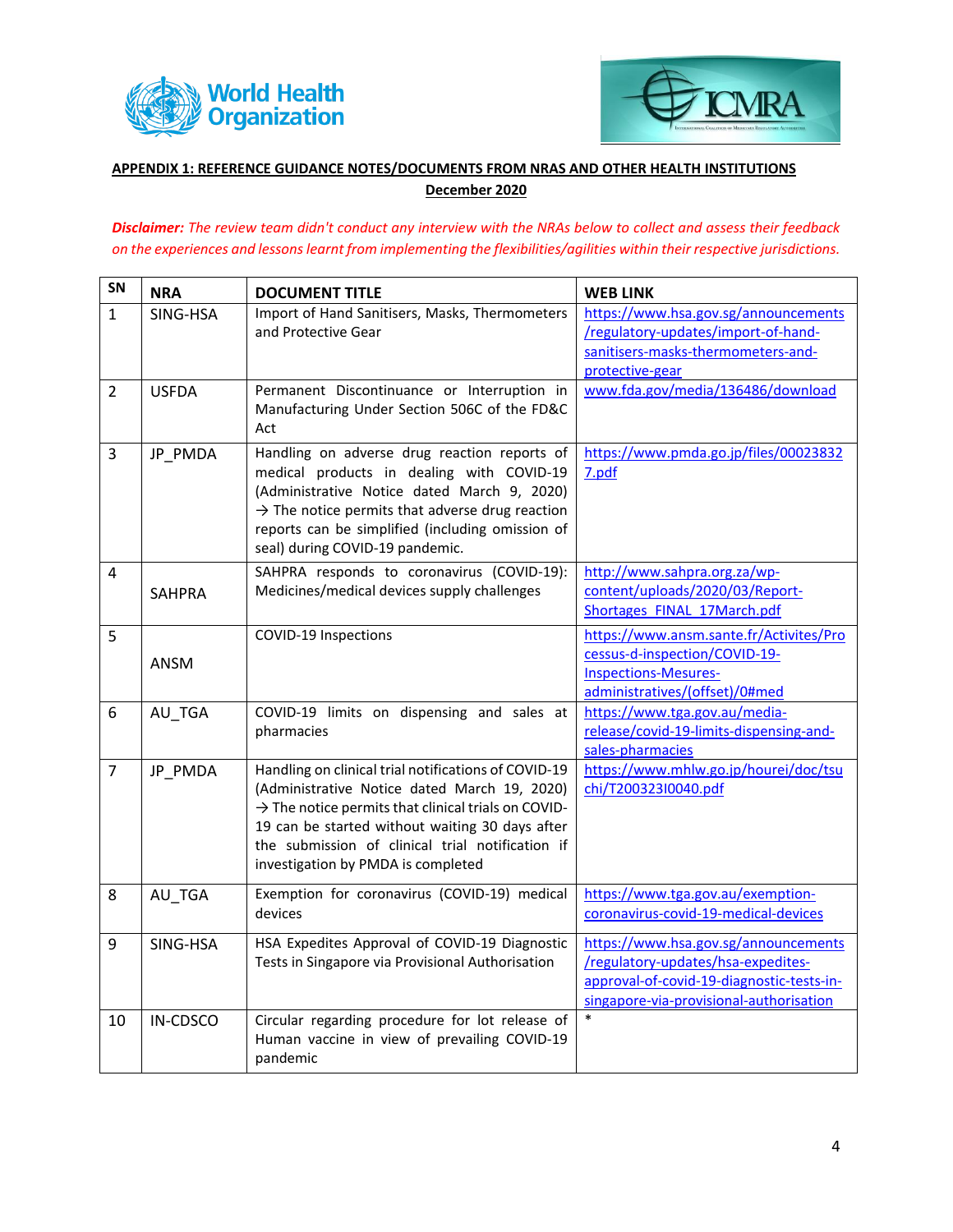# **APPENDIX 1: REFERENCE GUIDANCE NOTES/DOCUMENTS FROM NRAS AND OTHER HEALTH INSTITUTIONS**

| December 2020 |  |
|---------------|--|
|               |  |

| 11 | CA_HC                               | <b>Exceptional Access to Drugs</b>                                                                                                                                                                                                                                                                                                                                             | https://www.canada.ca/en/health-<br>canada/services/drugs-health-<br>products/compliance-<br>enforcement/covid19-interim-order-<br>drugs-medical-devices-special-<br>foods/information-provisions-related-<br>drugs-biocides.html |
|----|-------------------------------------|--------------------------------------------------------------------------------------------------------------------------------------------------------------------------------------------------------------------------------------------------------------------------------------------------------------------------------------------------------------------------------|-----------------------------------------------------------------------------------------------------------------------------------------------------------------------------------------------------------------------------------|
| 12 | CA_HC                               | <b>Diagnostic Devices</b>                                                                                                                                                                                                                                                                                                                                                      | https://www.canada.ca/en/health-<br>canada/services/drugs-health-<br>products/medical-devices/covid-19.html                                                                                                                       |
| 13 | CA_HC                               | <b>Exceptional Access to Medical Devices</b>                                                                                                                                                                                                                                                                                                                                   | https://www.canada.ca/en/health-<br>canada/services/drugs-health-<br>products/compliance-<br>enforcement/covid19-interim-order-<br>drugs-medical-devices-special-<br>foods/medical-device-exceptional-<br>import.html             |
| 14 | UK_MHRA                             | Exceptional GMP flexibilities for medicines<br>imported from third countries during the<br>coronavirus (COVID-19) outbreak                                                                                                                                                                                                                                                     | https://www.gov.uk/guidance/exception<br>al-gmp-flexibilities-for-medicines-<br>imported-from-third-countries-during-<br>the-coronavirus-covid-19-outbreak                                                                        |
| 15 | AU_TGA                              | Expedited COVID-19 medical device application<br>process                                                                                                                                                                                                                                                                                                                       | https://www.tga.gov.au/expedited-<br>covid-19-medical-device-application-<br>process                                                                                                                                              |
| 16 | UK_MHRA                             | Exceptional good distribution practice (GDP)<br>flexibilities for medicines during the coronavirus<br>(COVID-19) outbreak                                                                                                                                                                                                                                                      | https://www.gov.uk/guidance/exception<br>al-good-distribution-practice-gdp-<br>flexibilities-for-medicines-during-the-<br>coronavirus-covid-19-outbreak                                                                           |
| 17 | JP_PMDA                             | Handling on review of COVID-19 clinical trials by<br>Institutional Review Board (IRB) (Administrative<br>Notice dated April 1, 2020)                                                                                                                                                                                                                                           | https://www.pmda.go.jp/files/00023490<br>2.pdf                                                                                                                                                                                    |
| 18 | Swissmedic                          | Federal Council introduces measures to counter<br>shortages of essential medical supplies for<br>combating the COVID-19 pandemic                                                                                                                                                                                                                                               | https://www.swissmedic.ch/swissmedic/<br>en/home/news/coronavirus-covid-19/br-<br>versorgungsengpaesse.html                                                                                                                       |
| 19 | JP_PMDA                             | Handling on the storage of informed consent<br>during clinical trials<br>(Administrative<br>forms<br>Notice<br>dated<br>April<br>2020)<br>7,<br>$\rightarrow$ The notice permits that alternative method can<br>be used when signed informed consent forms are<br>difficult to be stored because of infection etc. in<br>clinical trials for patients with infectious disease. | https://www.mhlw.go.jp/hourei/doc/tsu<br>chi/T200408I0010.pdf                                                                                                                                                                     |
| 20 | INDO-<br><b>BADAN</b><br><b>POM</b> | Establishment of Drug Guidelines in the Handling<br>of Corona Virus Disease 2019 (COVID-19)                                                                                                                                                                                                                                                                                    | $***$                                                                                                                                                                                                                             |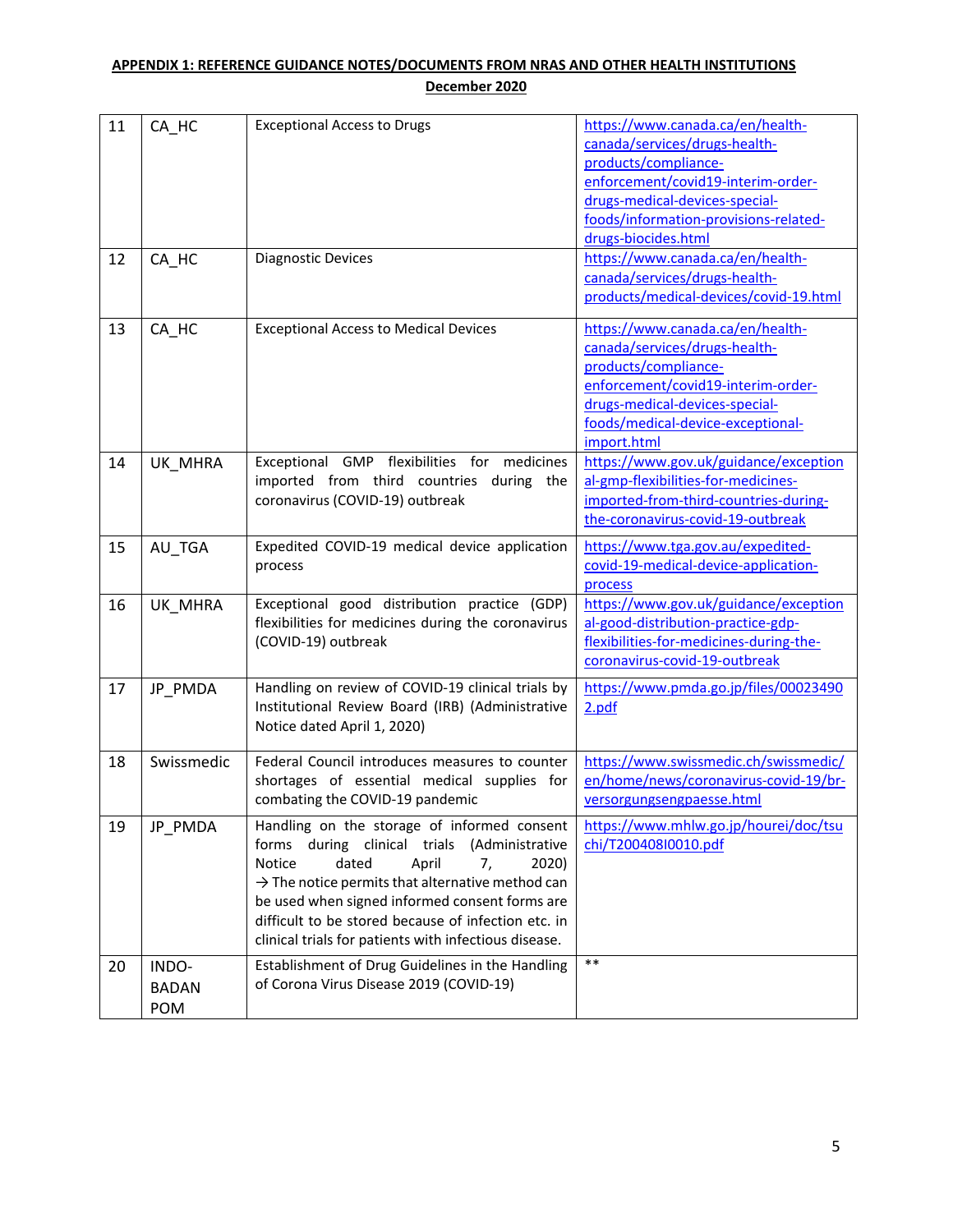# **APPENDIX 1: REFERENCE GUIDANCE NOTES/DOCUMENTS FROM NRAS AND OTHER HEALTH INSTITUTIONS**

## **December 2020**

| 21<br>22 | JP_PMDA                                                 | Handling on regulatory reviews of drugs, medical<br>devices, IVDs, and regenerative medical products<br>for the time being associated with COVID-19<br>(Administrative Notice dated April 13, 2020)<br>$\rightarrow$ The notice writes that medical products related<br>to COVID-19 are subject to priority review.<br>Ce document fournit certaines orientations aux<br>demandeurs et titulaires d'autorisations de mise<br>sur le marché de médicaments à usage humain | https://www.mhlw.go.jp/hourei/doc/tsu<br>chi/T200415I0010.pdf<br>https://+K43+C42:L43+K43+C42:L43+C42<br>:M43+C42:N43+C42:M43                                                                                              |
|----------|---------------------------------------------------------|--------------------------------------------------------------------------------------------------------------------------------------------------------------------------------------------------------------------------------------------------------------------------------------------------------------------------------------------------------------------------------------------------------------------------------------------------------------------------|----------------------------------------------------------------------------------------------------------------------------------------------------------------------------------------------------------------------------|
|          | ANSM                                                    | sur les attentes réglementaires ainsi que les<br>adaptations possibles pendant la pandémie de<br>COVID-19 en complément des adaptations déjà<br>prévues au niveau européen et qui s'appliquent<br>pour les procédures nationales. (French)                                                                                                                                                                                                                               |                                                                                                                                                                                                                            |
| 23       | swissmedic                                              | Pharmacovigilance: change in procedure for<br>requesting follow-up information for individual<br>case safety reports                                                                                                                                                                                                                                                                                                                                                     | https://www.swissmedic.ch/swissmedic/<br>en/home/news/coronavirus-covid-<br>19/pharmakovigilan geaendertes vorge<br>hen follow-up info.html                                                                                |
| 24       | JP_PMDA                                                 | Handling on regulatory reviews of disinfectant as<br>newly designated quasi-drugs for the time being<br>associated with COVID-19 (Administrative Notice<br>dated April 24, 2020)                                                                                                                                                                                                                                                                                         | https://www.pmda.go.jp/files/00023494<br>0.pdf                                                                                                                                                                             |
| 25       | <b>USFDA</b>                                            | Conduct of Clinical Trials of Medical Products<br>during COVID-19 Public Health Emergency                                                                                                                                                                                                                                                                                                                                                                                | www.fda.gov/media/136238/download                                                                                                                                                                                          |
| 26       | <b>USFDA</b>                                            | Post marketing Adverse Event Reporting for<br>Medical Products and Dietary Supplements<br>During a Pandemic                                                                                                                                                                                                                                                                                                                                                              | www.fda.gov/media/72498/download                                                                                                                                                                                           |
| 27       | swissmedic                                              | Placing on the market of important medical<br>devices for combating the COVID-19 pandemic                                                                                                                                                                                                                                                                                                                                                                                | https://www.swissmedic.ch/swissmedic/<br>en/home/medical-devices/market-<br>surveillance-of-medical-<br>devices/announcements-on-market-<br>control-<br>issues/inverkehrbringung lebenswichtige<br>r beatmungsgeraete.html |
| 28       | Swismedic                                               | Australia,<br>Canada,<br>Singapore,<br>Switzerland<br>Consortium regulators pledge support to tackle<br>COVID-19                                                                                                                                                                                                                                                                                                                                                         | https://www.swissmedic.ch/swissmedic/<br>en/home/news/coronavirus-covid-<br>19/durchfuehrung-inspektionen-<br>waehrend-covid.html                                                                                          |
| 29       | swissmedic                                              | Inspections in Switzerland during the COVID-19<br>pandemic                                                                                                                                                                                                                                                                                                                                                                                                               | https://www.swissmedic.ch/swissmedic/<br>en/home/news/coronavirus-covid-<br>19/durchfuehrung-inspektionen-<br>waehrend-covid.html                                                                                          |
| 30       | Public<br>Works and<br>Government<br>Services<br>Canada | Specifications for COVID-19 Products                                                                                                                                                                                                                                                                                                                                                                                                                                     | https://buyandsell.gc.ca/specifications-<br>for-COVID-19-products                                                                                                                                                          |
| 31       | Swissmedic                                              | Update on inspections in Switzerland during the<br>COVID-19 pandemic                                                                                                                                                                                                                                                                                                                                                                                                     | https://www.swissmedic.ch/swissmedic/<br>en/home/news/coronavirus-covid-<br>19/durchfuehrung-inspektionen-<br>waehrend-covid.html                                                                                          |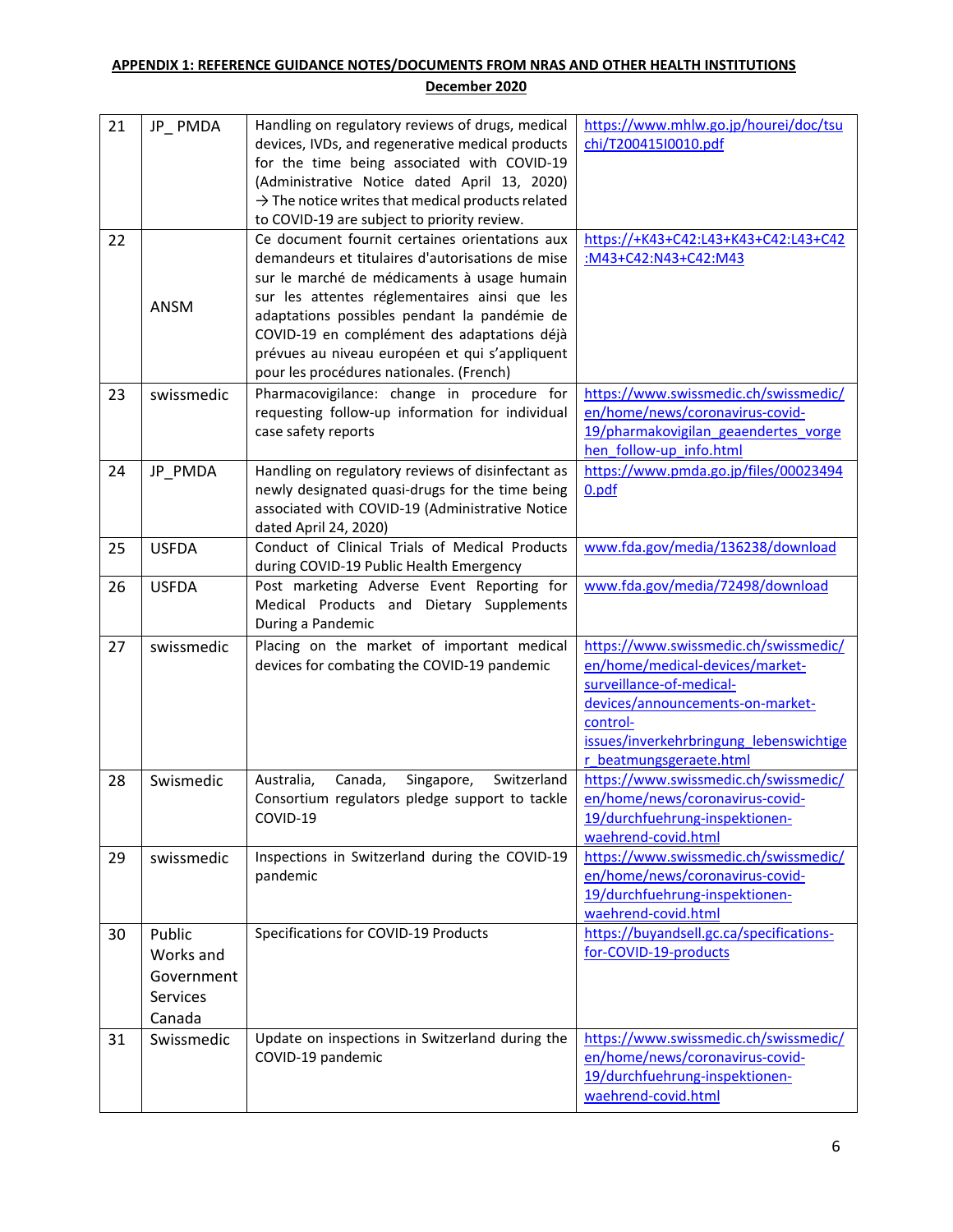# **APPENDIX 1: REFERENCE GUIDANCE NOTES/DOCUMENTS FROM NRAS AND OTHER HEALTH INSTITUTIONS**

| 32 | SING-HSA                | Guidance on 3-D Printing of Essential Medical<br>Devices and Accessories for Use in COVID-19<br>(Coronavirus Disease 2019) Situation                                                                                                                    | https://www.hsa.gov.sg/announcements<br>/regulatory-updates/guidance-on-3-d-<br>printing-of-essential-medical-devices-<br>and-accessories-for-use-in-covid-19-<br>%28coronavirus-disease-2019%29-<br>situation |
|----|-------------------------|---------------------------------------------------------------------------------------------------------------------------------------------------------------------------------------------------------------------------------------------------------|----------------------------------------------------------------------------------------------------------------------------------------------------------------------------------------------------------------|
| 33 | UK_Health<br>and Social | Technical Specifications for Personal Protective<br>Equipment (PPE)                                                                                                                                                                                     | https://www.gov.uk/government/publica<br>tions/technical-specifications-for-<br>personal-protective-equipment-ppe                                                                                              |
| 34 | JP_PMDA                 | Handling on regulatory reviews of medical<br>COVID-19<br>(PSEHB/PED<br>products<br>against<br>Notification<br>No.<br>$0512 - 4,$<br>PSEHB/MDED<br>Notification<br>No.0512-1<br>2020)<br>May<br>12,                                                      | https://www.pmda.go.jp/files/00023501<br>0.pdf                                                                                                                                                                 |
| 35 | JP_PMDA                 | Handling of implementation guidelines for<br>document-based conformity inspection and GCP<br>on-site inspection for the time being associated<br>with COVID-19 (Administrative Notice dated May<br>12,<br>2020)                                         | https://www.pmda.go.jp/files/00023501<br>1.pdf                                                                                                                                                                 |
| 36 | <b>EMA</b>              | Guidance on remote GCP inspections during the<br>COVID-19 pandemic                                                                                                                                                                                      | https://www.ema.europa.eu/en/docume<br>nts/regulatory-procedural-<br>guideline/guidance-remote-gcp-<br>inspections-during-covid-19-<br>pandemic en.pdf                                                         |
| 37 | <b>MHRA</b>             | Guidance on Managing clinical trials during<br>Coronavirus (COVID-19)                                                                                                                                                                                   | https://www.gov.uk/guidance/managing-<br>clinical-trials-during-coronavirus-covid-19                                                                                                                           |
| 38 | EU_EMA                  | Regulatory flexibility guidance                                                                                                                                                                                                                         | https://ec.europa.eu/health/sites/health<br>/files/human-<br>use/docs/guidance regulatory covid19<br>en.pdf                                                                                                    |
| 39 | JP_PMDA                 | Q&A on clinical trial of drugs, medical devices, and<br>regenerative<br>medical products<br>under the<br>influence<br>of<br>COVID-19<br>$\rightarrow$ The notice permits flexibility in handling<br>investigational products and having IRB.            | https://www.pmda.go.jp/files/00023516<br>4.pdf                                                                                                                                                                 |
| 40 | <b>DMA</b>              | Several actions taken to ensure the supply of<br>medicine during COVID-19                                                                                                                                                                               | https://laegemiddelstyrelsen.dk/en/news<br>/2020/several-actions-taken-to-ensure-<br>the-supply-of-medicine-during-covid-19/                                                                                   |
| 41 | CA_HC                   | Hard Surface Disinfectants and Hand Sanitizers                                                                                                                                                                                                          | https://www.canada.ca/en/health-<br>canada/services/drugs-health-<br>products/disinfectants/covid-19.html                                                                                                      |
| 42 | AU_TGA                  | Post market review of COVID-19 point-of-care<br>tests                                                                                                                                                                                                   | https://www.tga.gov.au/post-market-<br>review-covid-19-point-care-tests                                                                                                                                        |
| 43 | UK_MHRA                 | MHRA regulatory flexibilities resulting from<br>coronavirus<br>(COVID-19) - covering:<br><b>Blood</b><br>components for transfusion; Clinical<br>trials;<br>Inspections and good practice; Medical Devices;<br>Medicines regulation; Pharmacovigilance. | https://www.gov.uk/guidance/mhra-<br>regulatory-flexibilities-resulting-from-<br>coronavirus-covid-19                                                                                                          |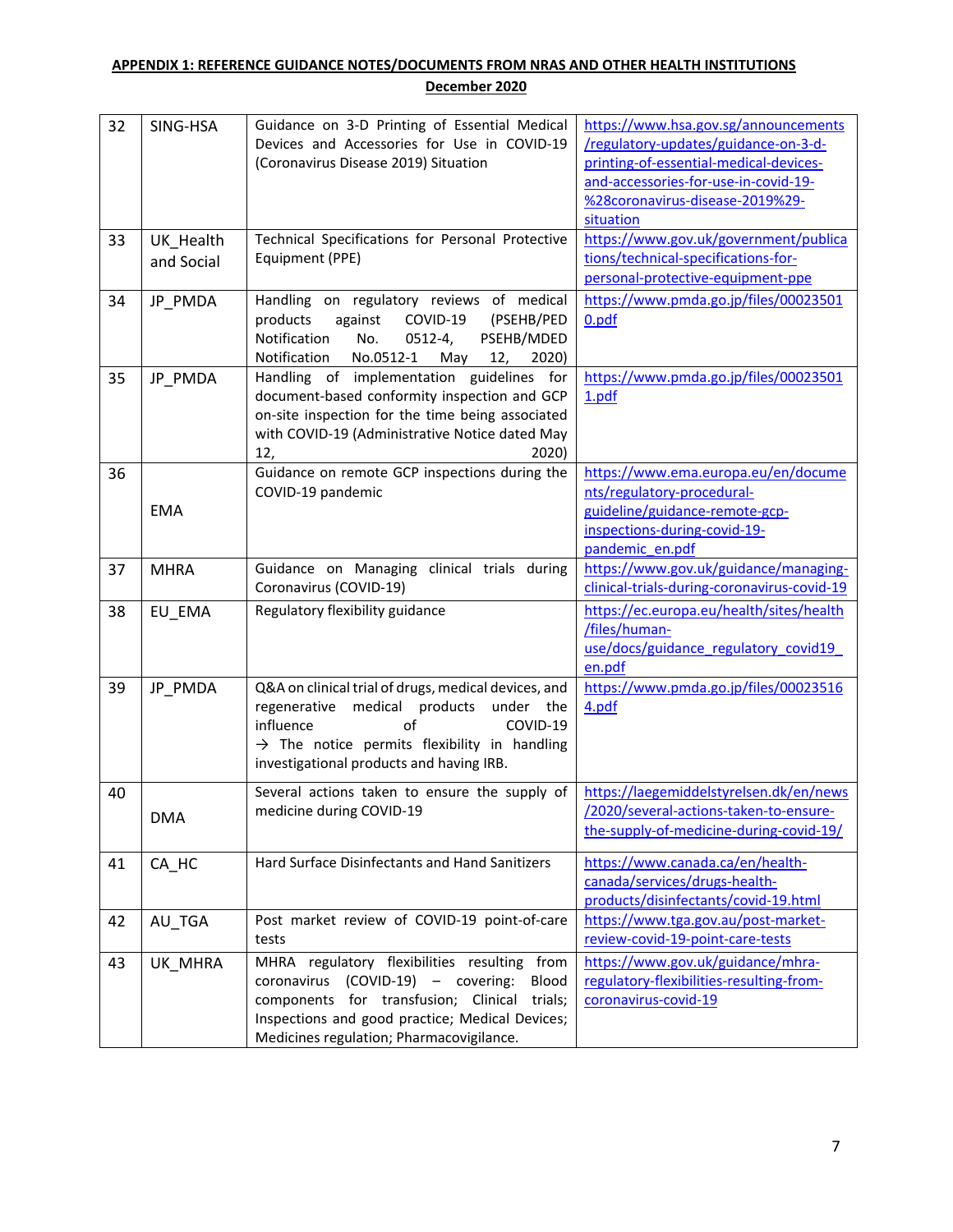## **APPENDIX 1: REFERENCE GUIDANCE NOTES/DOCUMENTS FROM NRAS AND OTHER HEALTH INSTITUTIONS December 2020**

| 44 | SING-HSA      | Guidance<br>Medical<br><b>Devices</b><br>for<br>on      | https://www.hsa.gov.sg/announcements      |
|----|---------------|---------------------------------------------------------|-------------------------------------------|
|    |               | Decontamination of Single Use Respirators during        | /regulatory-updates/guidance-on-          |
|    |               | the COVID-19<br>(Coronavirus<br><b>Disease</b><br>2019) | medical-devices-for-decontamination-of-   |
|    |               | Situation                                               | single-use-respirators-during-the-covid-  |
|    |               |                                                         | 19-%28coronavirus-disease-2019%29-        |
|    |               |                                                         | situation                                 |
| 45 | swissmedic    | Clinical trials on medicinal products - Pandemic by     | https://www.swissmedic.ch/swissmedic/     |
|    |               | SARS-CoV-2                                              | en/home/news/coronavirus-covid-           |
|    |               |                                                         | 19/klv-cov-2-pandemie-2.html              |
| 46 | swissmedic    | Ordinance<br>to Combat<br>Measures<br>on<br>the         | https://www.admin.ch/opc/en/classified-   |
|    |               | Coronavirus (COVID-19 Ordinance):                       | compilation/20200744/index.html           |
|    |               |                                                         |                                           |
| 47 | Swissmedic    | Joint Guidance of Swissmedic and swissethics on         | https://www.swissmedic.ch/swissmedic/     |
|    |               | the management of clinical trials with medicinal        | en/home/news/coronavirus-covid-           |
|    |               | drug products in Switzerland during the COVID-19        | 19/klv-cov-2-pandemie-2.html              |
|    |               | pandemic                                                |                                           |
| 48 | swissmedic    | COVID-19: Exceptions from import provisions for         | https://www.swissmedic.ch/swissmedic/     |
|    |               | medicinal products                                      | en/home/news/coronavirus-covid-           |
|    |               |                                                         | 19/covid-19-ausnahmen-                    |
|    |               |                                                         | einfuhrbestimmungen-am.html               |
| 49 | SP EMPS       | Guidance on exceptional measures on clinical            | https://www.aemps.gob.es/la-              |
|    |               | trials and observational studies to handle              | aemps/ultima-informacion-de-la-aemps-     |
|    |               | problems arising from COVID-19 emergency.               | acerca-del-covid%E2%80%9119/              |
|    |               | - Dedicated webpage with the repository of              |                                           |
|    |               | guidance and updates regarding COVID19                  |                                           |
| 50 | <b>TGA</b>    | Discontinuation of Nardil (phenelzine sulfate)          | https://www.tga.gov.au/sites/default/file |
|    |               |                                                         | s/phenelzine-nardil-discontinuation.pdf   |
| 51 | SING-HSA      | HSA's Regulatory Position on Respiratory Devices:       | https://www.hsa.gov.sg/announcements      |
|    |               | Supply for Management of COVID-19 Patients              | /regulatory-updates/hsa-regulatory-       |
|    |               |                                                         | position-on-respiratory-devices-supply-   |
|    |               |                                                         | for-management-of-covid-19-patients       |
| 52 |               | Guidance on good practice (GXP) inspections             | Guidance-on-Good-Practice-GxP-            |
|    |               | during emergencies/disasters<br>including<br>the        | Inspections-During-the-Pandemic.pdf       |
|    | <b>SAHPRA</b> | COVID-19 pandemic                                       | (sahpra.org.za)                           |
|    |               |                                                         |                                           |
|    |               |                                                         |                                           |

\*

[https://cdsco.gov.in/opencms/opencms/system/modules/CDSCO.WEB/elements/download\\_file\\_division.jsp?num](https://cdsco.gov.in/opencms/opencms/system/modules/CDSCO.WEB/elements/download_file_division.jsp?num_id=NTgxNg==) [\\_id=NTgxNg==](https://cdsco.gov.in/opencms/opencms/system/modules/CDSCO.WEB/elements/download_file_division.jsp?num_id=NTgxNg==)

\*\*

[https://jdih.pom.go.id/produk/KEPUTUSAN%20KEPALA%20BPOM/Kep%20KBPOM%20tentang%20Pedoman%20O](https://jdih.pom.go.id/produk/KEPUTUSAN%20KEPALA%20BPOM/Kep%20KBPOM%20tentang%20Pedoman%20Obat%20dalam%20Penanganan%20COVID%2019_Lengkap.pdf) [bat%20dalam%20Penanganan%20COVID%2019\\_Lengkap.pdf](https://jdih.pom.go.id/produk/KEPUTUSAN%20KEPALA%20BPOM/Kep%20KBPOM%20tentang%20Pedoman%20Obat%20dalam%20Penanganan%20COVID%2019_Lengkap.pdf)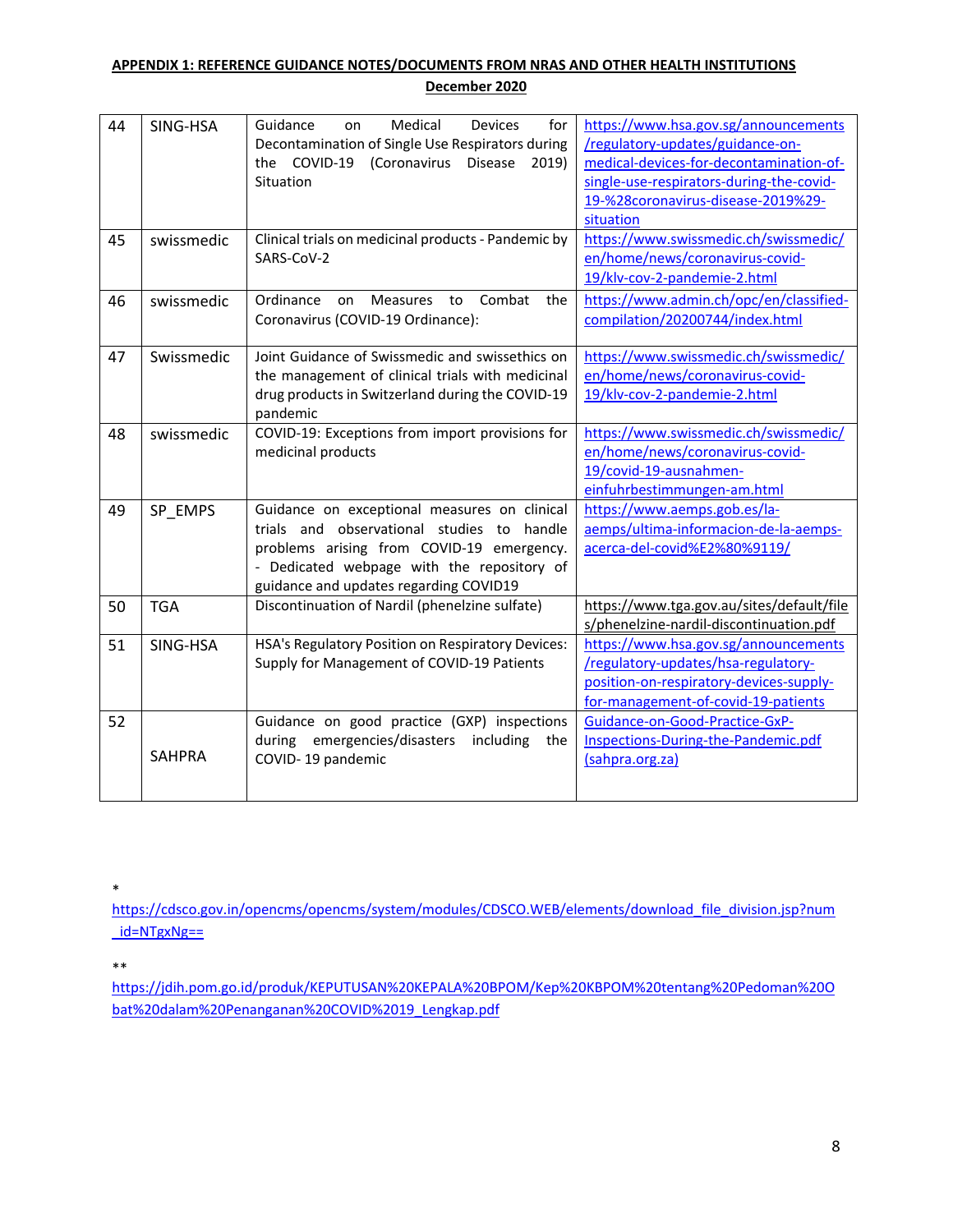



The following are the summarized and collated examples of the flexibilities/agilities that have been implemented and may be considered by other NRAs for adoption and adaption to their respective regulatory frameworks and systems.

*Disclaimer: The effectiveness of the example of agilities listed here has not been reviewed and the examples are not necessarily endorsed by WHO and ICMRA nor applicable in all jurisdictions. However, the examples are provided as options for consideration by NRAs for implementation with or without adaptation to their respective needs.*

## **10. Clinical trial oversight flexibilities/agilities through:**

- $\triangleright$  Expedited review of clinical trials facilitated by:
	- o Simplification of submission procedures. For example, in Japan, the "Handling on clinical trial notifications of COVID-19 (Administrative Notice dated March 19, 2020)" permits that clinical trials on COVID-19 can be started without waiting 30 days after the submission of clinical trial notification if investigation by PMDA is completed.
	- o Allowing for virtual meetings of institutional review board (IRB)/ independent ethics committee (IEC)/ ethical review board (ERB), where appropriate.
- ➢ Prioritizing reviews and authorizations of actionable studies which are nationally or regionally or globally sponsored for COVID-19 research.
- ➢ Mitigating the receiving processes of the investigational products.
- $\triangleright$  Accepting signed copies or electronic signatures on original documents instead of "legal seals".
- $\triangleright$  Allowing remote monitoring of trials.
- ➢ Allowing some justified protocol deviations without Authority notification. However, sponsors are required to properly maintain the documentation to enable appropriate evaluation of trials.
- $\triangleright$  Allowing home delivery of IMP where participants cannot attend trial site without amendments.
- $\triangleright$  Rescheduling or postponing clinical visits by authorities with risk-based justifications.
- ➢ Substituting GCP on-site inspection in clinical trial sites with relying on the confirmation of the management on clinical trial sites by sponsors.
- ➢ Facilitating quicker alternative routes of communication with regulatory bodies, for example increased use of electronic communication than meeting and surface mails.
- ➢ Allowing alternative means of obtaining patient consent such as remote written or non-written informed consent.
- ➢ Broadening criteria of qualified health professionals who can carry out investigator duties, including at remote sites.
- $\triangleright$  Introducing or strengthening the ability of the authorities to suspend or cancel a trial in whole or in part, and the power to add Terms and Conditions to manage or mitigate risk.
- $\triangleright$  Reducing notification requirements for non-significant changes to authorized trials.

### **11. Registration and Market authorization flexibilities/agilities which:**

➢ Promote the use of IT measures and electronic exchange of information between the NRA and applicants.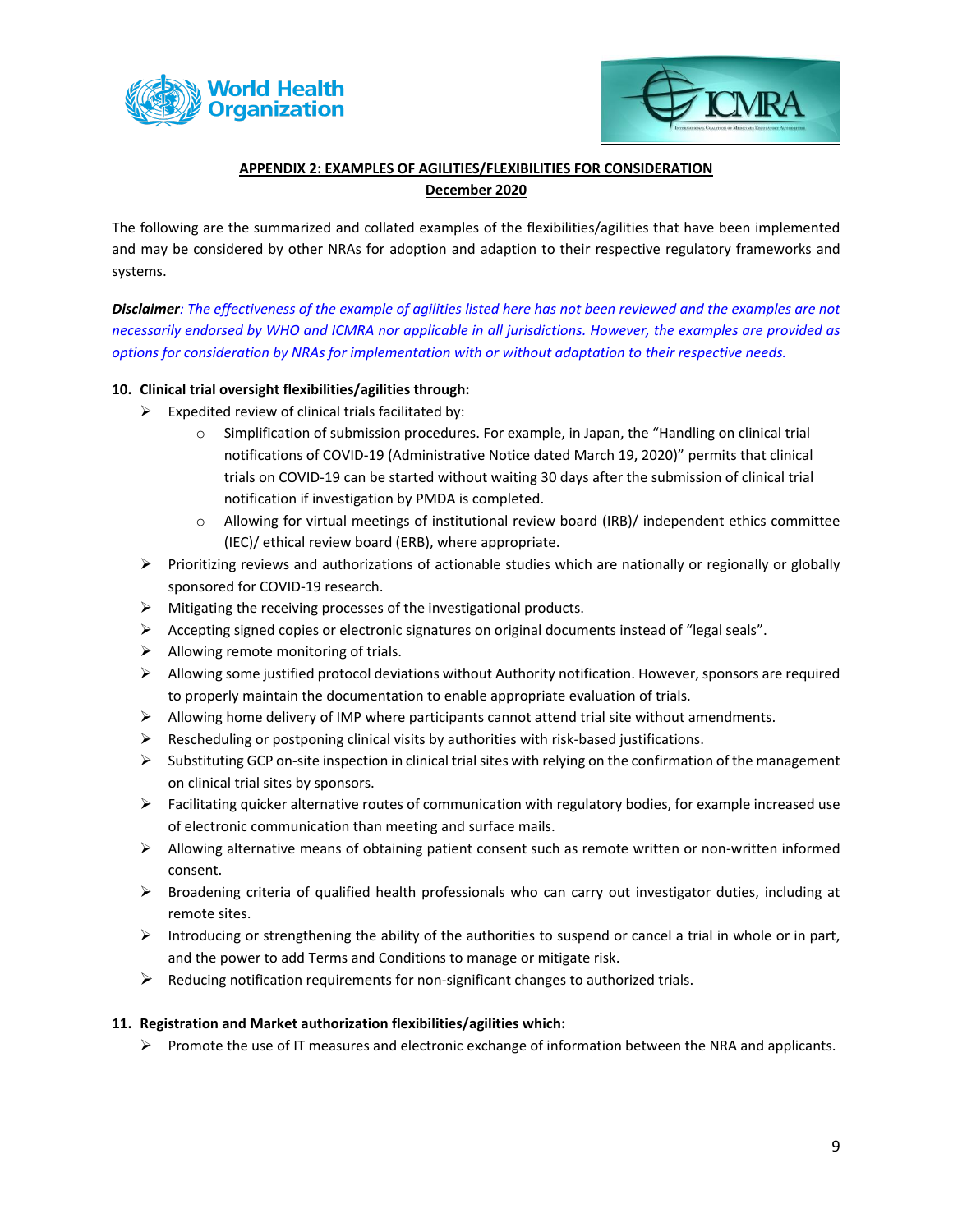- ➢ Allow applicants to submit clinical trial data from platform trials (e.g. SORIDATY, RECOVERY, REMAP-COVID, ANTICOV, COMMUNITY), funded by public sector instead of the clinical trial data conducted by sponsor in compliance with the related law.
- $\triangleright$  Provide for the expedited review/authorization of priority products for the management of on current pandemic, e.g. COVID-19.
- ➢ Allow for the increased implementation of rolling submission procedures.
- $\triangleright$  Promote the use of consortiums or work-sharing initiatives to review applications for priority products.
- ➢ Suspend time limits for response to assessment questions.
- ➢ In the EU, promoting zero-day mutual recognition/repeat use procedure that expands/extends the granted Market Authorization (MA)/registration from one Member State to others who need the medicinal products for COVID-19 patients in their countries.
- $\triangleright$  Allow for justified postponement of submitting complete dossiers by MAH for those MAs that are about to end and are having challenges to submit renewal applications.
- ➢ Provide for the postponement of "Sunset clause" or similar requirement based on justified requests from the MAH. This is where MAHs may not be able to place the authorized product on the market within the period of three consecutive years before the authorization for that product ceases to be valid.
- $\triangleright$  Allow for EUA pathway which is conditional, time limited and may be revoked by the issuing Authority.
	- o The EUA pathway requires robust safety and efficacy monitoring and continued progress generating evidence to support full licensure/registration or prequalification.
- ➢ Provide for the implementation of "Compassionate use" or exceptional authorization of the distribution and use of unlicensed medicinal product.
- $\triangleright$  Enable the national public health authority to import promising COVID-19 drugs for placement in facilities before they are authorized.

### **12. Inspections (GMP, GCP, GDP/Import & Export, GLP) flexibilities/agilities through:**

- ➢ Relaxing of import control procedures by leveraging on the existing administrative processes for enforcement discretion.
- $\triangleright$  Developing and using of a List of Drugs for Exceptional Importation and Sale.
- $\triangleright$  Implementing fast-track procedures for the certification of manufacturing facilities producing drugs to treat Covid-19.
- ➢ Extending the validity of GxP compliance based on risk management principles.
- $\triangleright$  Allowing distant or virtual (remote) inspections.
- $\triangleright$  Accepting signed copies or electronic signatures instead of legal seals or original signatures.
- ➢ Allowing for time-limited qualification of premises and equipment with risk-based justifications.
- ➢ Allowing supplier/vendor requalification through risk-based approaches and third-party reliance approaches.
- ➢ Waiving of pre-/post-shipment testing of imported products.
- ➢ Allowing vaccines lot release based on review of summary lot protocol only (risk-based testing for lot release function).
- ➢ Applying qualified pharmacist/personnel (QP) discretion in dealing with minor deviations that do not affect the safety and efficacy of products during certification and release.
- ➢ Using QRM for the relaxation of post-MA changes/amendments obligations.
	- $\circ$  Allowing "small changes as defined by NRA" based on QRM to be implemented without waiting for approval from the NRA.
- $\triangleright$  Leveraging on existing administrative processes for enforcement discretion (e.g., non-compliant labelling, shelf-life extension, and authorization in other countries)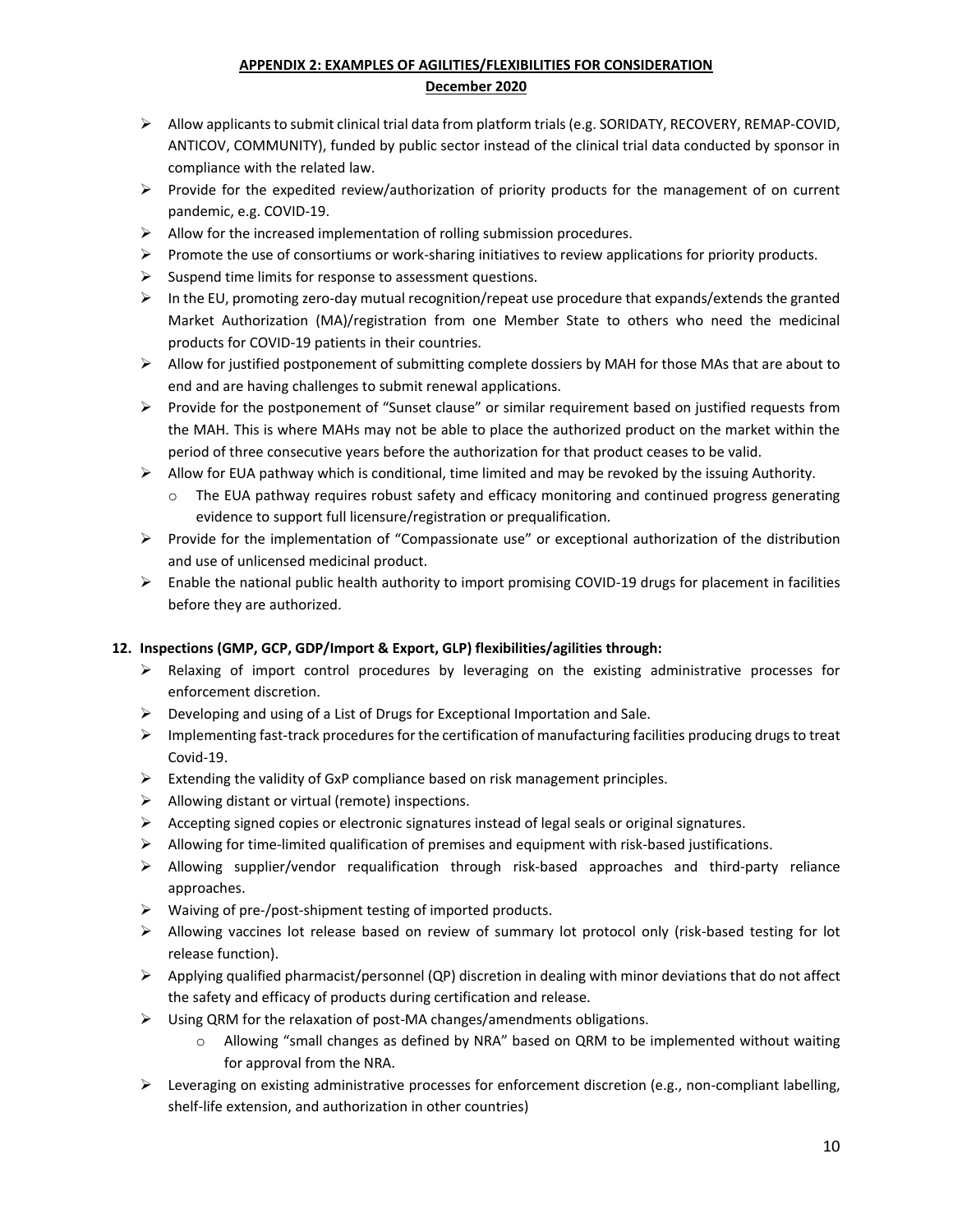$\triangleright$  Allowing the over-labelling & extending the permitted implementation period.

## **13. Post approval activities and Pharmacovigilance flexibilities/agilities by:**

- ➢ Using QRM for relaxation of post-MA changes/amendments obligations.
	- o Exceptional change management process or similar approaches made available to MAHs of crucial medicines such as changes to suppliers and/or manufacturing/control sites that are necessary to reduce the risks of shortages.
- ➢ Allowing supplier/vendor requalification through risk-based approaches on third party reliance and distributors to perform risk-based qualifications including retrospectively.
- $\triangleright$  Introducing modifications in mandatory post-marketing adverse event reporting procedures, including deadlines and route of reporting.
- $\triangleright$  Relaxing of the requirement for a seal on submissions, for example, accepting adverse drug reaction reports with a handwritten signature in lieu of a seal of the representative.
- $\triangleright$  Reducing number of requests for follow-up information when relevant details for assessing the case are missing.

## **14. Flexibilities/agilities facilitating access and managing shortages through:**

- ➢ NRAs to update national legislations and regulations to provide for measures to address shortages.
- $\triangleright$  Introduction of requirement for early notification of potential shortages by manufacturers and other stakeholders
- $\triangleright$  Implementing controls and impose limits on purchase of certain medicines and other products to avoid outof-stock situation.
- $\triangleright$  Implementing priority and expedited assessments for national variations for authorizations impacting supply chains.
- ➢ Allowing access to unlicensed and "NRA" specified products through alternative pathways.
- $\triangleright$  Recommending the switch to alternative treatments where continued supply of required medicines cannot be guaranteed for new and existing patients.
- $\triangleright$  Providing detailed clinical advice on switching treatments and key points to consider.
- ➢ Promoting joint regional initiatives on pool procurements of large consignments of certain medicines.
- $\triangleright$  Approving the importation of essentially identical medicinal products as a short-term solution.

### **15. Medical Devices (including PPE) and Sanitizers flexibilities/agilities to:**

- $\triangleright$  Expedite authorization of biocide drugs (e.g. hard surface disinfectants and hand sanitizers), which are critical to irreversibly destroy or reduce viruses.
- $\triangleright$  Waive MA requirement for hand sanitizers.
- ➢ Waive import licenses (permits) for identified and published PPEs and other related products.
- ➢ Waive requirements to submit any notification of importation of identified and published medical devices for personal use against COVID-19 up to defined limits.
- $\triangleright$  Allow certain devices that may not fully meet regulatory requirements but are manufactured according to comparable standards to be included on the list of medical devices for exceptional importation and sale.
- $\triangleright$  Allow importers to bring designated medical devices into countries without meeting some of the requirements under the Medical Devices Regulations with risk-based justifications.
- $\triangleright$  Grant exemptions for the import and authorization of medicinal products and for non-CE-certified medical devices whenever the epidemiological situation demands it and based on the applicable risk-benefit analyses.